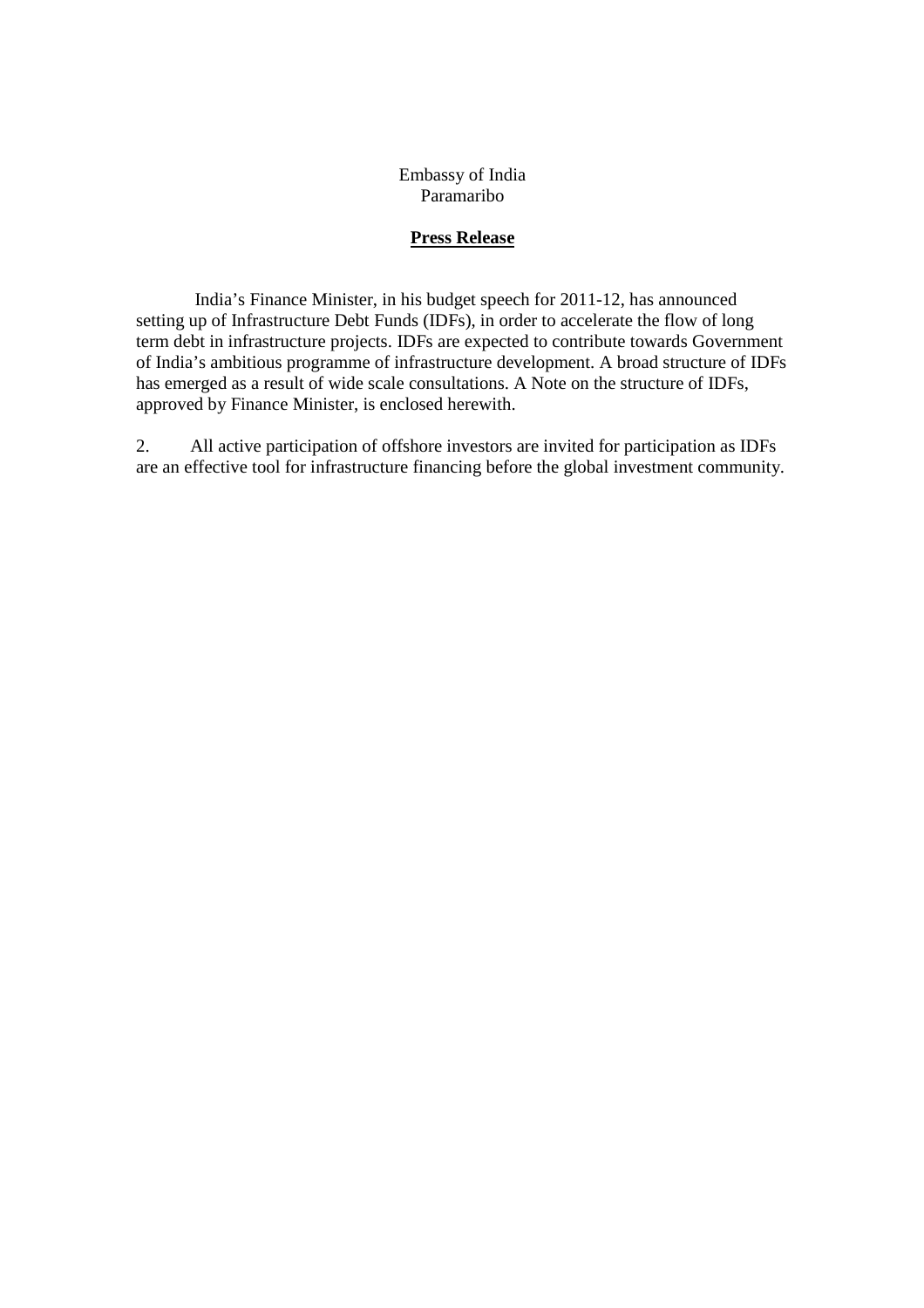#### **Infrastructure Debt Fund**

Finance Minister in his budget speech for 2011-12 had announced setting up of Infrastructure Debt Funds (IDFs) in order to accelerate and enhance the flow of long term debt in infrastructure projects for funding the government's ambitious programme of infrastructure development. To attract off-shore funds into IDFs Finance Minister had also announced that withholding tax on interest payments on the borrowings by the IDFs would be reduced from 20% to 5%. Income of the IDFs has also been exempt from income tax.

For finalizing the structure of the proposed IDFs wide-scale consultations were held with potential investors, infra co. and regulators and experts. Following broad structure has emerged based on these consultations.

- i. An IDF may be set up either as a Trust or a company. A trust based IDF would normally be a Mutual Fund (MF) that would issue units while a company based IDF would normally be a form of NBFC that would issue bonds;
- ii. An IDF would have to be registered in India and regulated by one of the financial regulators. A trust based IDF (MF) would be regulated by SEBI; and an IDF set up as a company (NBFC) would be regulated by RBI.
- iii. The investors would primarily be domestic and off-shore institutional investors, especially Insurance and Pension Funds who have long term resources. Banks and FIs would only be allowed to invest as sponsors of an IDF.
- iv. In case of an IDF that issues bonds, credit enhancement inherent in Public Private Partnership (PPP) projects would be available. Such IDFs would refinance PPP projects after their construction is completed and they have successfully operated for at least one year. Such projects would involve a lower level of risk and consequently a higher credit rating. Such a structure would enable flow of Insurance and Pensions funds at competitive costs in order to channelize low cost long term debt in PPP projects in infrastructure sectors such as roads, ports, airports, railways, metro rail etc.
- v. In case of IDFs that issue units, greater credit risk would be borne by the investors who will be free to seek correspondingly higher returns. MFs would be especially useful for non-PPP projects.

Infrastructure projects given their long pay-back period require long-term financing in order to be sustainable and cost effective. However, banks which have been the main resource of funding these projects are unable to provide long-term funding given their asset-liability mismatch. Moreover, banks are also approaching their exposure limits. IDFs through innovative means of credit enhancement is expected to provide long-term low-cost debt for infrastructure projects by tapping into source of savings like Insurance and Pension Funds which have hitherto played a comparatively limited role in financing infrastructure. By refinancing bank loans of existing projects the IDFs are expected to take over a fairly large volume of the existing bank debt that will release an equivalent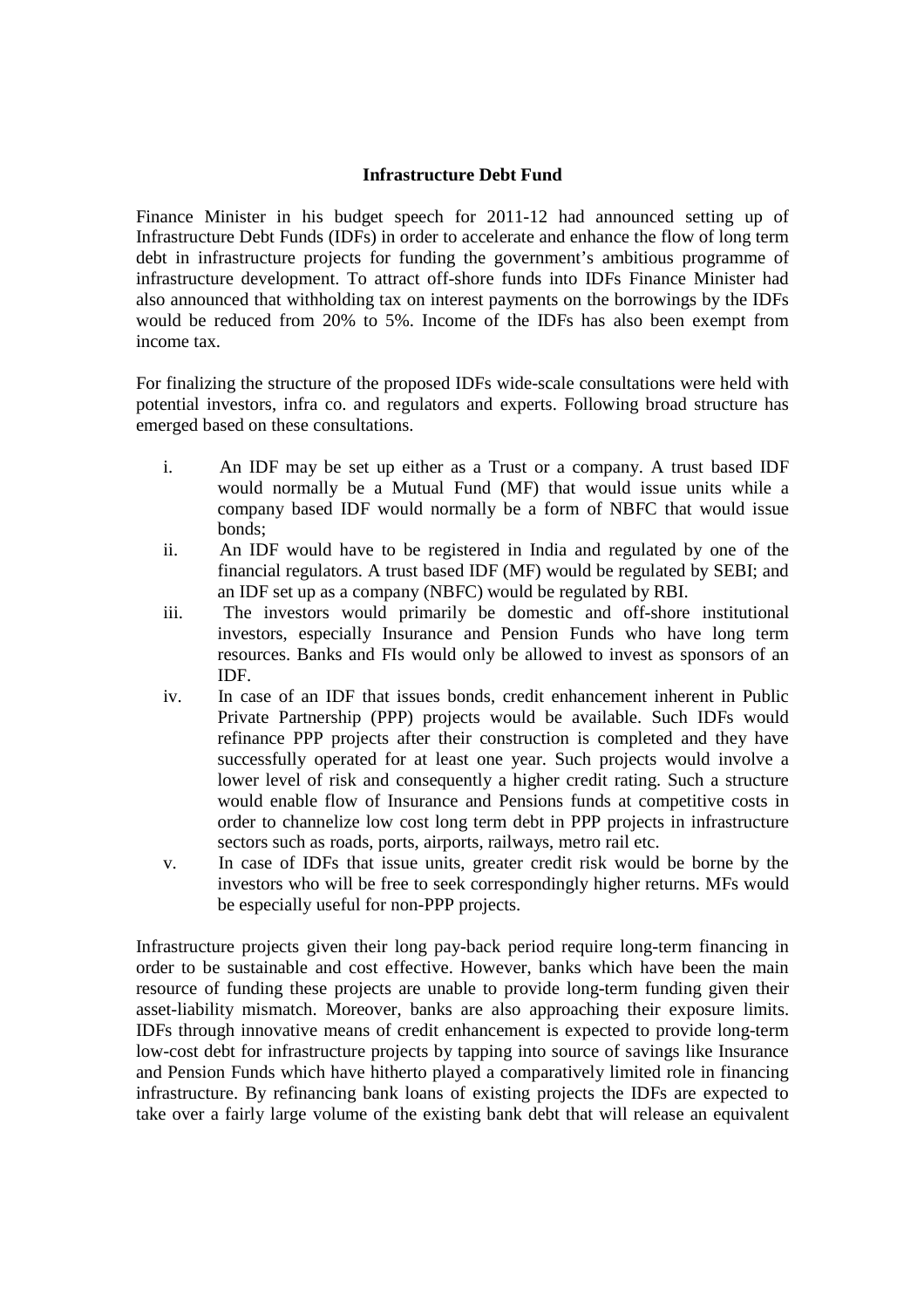volume for fresh lending to infrastructure projects. The IDFs will also help accelerate the evolution of a secondary market for bonds which is presently lacking in sufficient depth.

Thus the IDFs would enable sourcing of funds through alternate sources which would help in bridging the likely debt gap.

Details of the structure of the IDFs approved by the competent authority is annexed.

# **Structure of IDF**

IDF being a pass-through vehicle is easily workable if set up as a Trust. However, since a Trust cannot issue bonds or undertake credit enhancement and cannot get withholding tax benefits, an IDF would also have to be allowed as a company.

## **(A) IDF as a Trust:**

- If set up as a Trust, an IDF would be regulated by SEBI.
- Any domestic entity regulated by a financial sector regulator could be the **sponsor.** The role of the sponsor will be to responsibly deploy the investor funds into viable assets and ensure highest returns for the investors and to manage all associated functions like book-keeping and maintaining a **DSRA.**
- It would raise resources through issue of rupee denominated **units** of minimum 5 year maturity, which would be listed in a recognized stock exchange and tradeable among equivalent (domestic vs. foreign) investors.
- It would have to **invest** minimum 90% of its assets in the debt securities of infrastructure companies or SPVs across all infrastructure sectors, projects stages and project types.
- The returns on assets of the IDF will pass through to the investors directly, less the management fee.
- The **credit risks** associated with the underlying projects will be borne by the investors and not by the IDF.
- Apart from the less risk averse off-shore institutional investors the domestic institutional investors could be the potential **investors.**
- An infrastructure debt fund scheme on the Trust route can be launched either as close-ended scheme maturing more than five years or an Interval scheme with lock-in period of five years. It would have minimum 5 investors, each holding not more than 50% of net assets of the scheme. Minimum investment would be one crore rupees with Rs.10 lakh as minimum size of the unit.

SEBI has formulated a draft chapter VI-B, which on insertion in the existing **Mutual Fund Regulations,** shall permit setting up of IDFs on this route by registered MFs as a scheme.

The Board of SEBI will announce the scheme separately after due process.